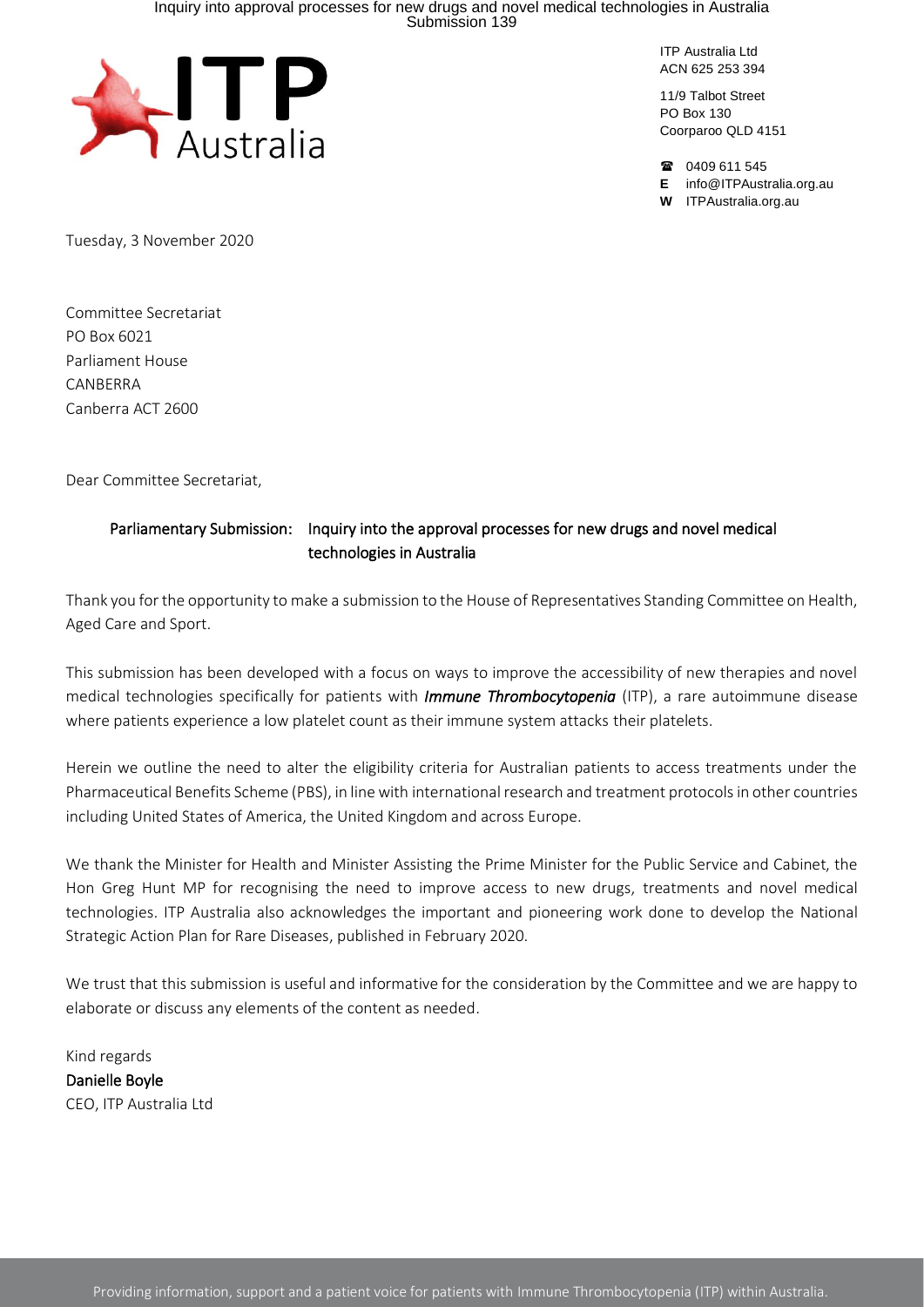### INTRODUCTION

ITP Australia Ltd is a patient organisation focusing on patients with Immune Thrombocytopenia (ITP) and their caregivers. ITP Australia is a member of Rare Voices Australia and an active member of the ITP International Alliance, a global group of international patient associations.

ITP Australia was launched in early 2018 and has been working to offer patients and their support teams much needed Australia-focused information. Engagement with our community over the past three years demonstrated to ITP Australia that patients needed a voice, and we started to provide support and advocacy for patients, projecting their voices with key influencers and stakeholders including clinicians, pharmaceutical companies and government.

This submission includes a number of patient-focused insights.

ITP Australia will be focusing on the following Terms of Reference (TOR) in this submission.

- TOR 1 *The range of new drugs and emerging novel medical technologies in development in Australia and globally, including areas of innovation where there is an interface between drugs and novel therapies;*
- TOR 2 *Incentives to research, develop and commercialise new drugs and novel medical technologies for conditions where there is an unmet need, in particular orphan, personalised drugs and off-patent that could be repurposed and used to treat new conditions;*
- TOR 4 *Without compromising the assessment of safety, quality, efficacy or cost-effectiveness, whether the approval process for new drugs and novel medical technologies, could be made more efficient, including through greater use of international approval processes, greater alignment of registration and reimbursement processes or post market assessment.*

This submission will be focusing on Thrombopoietin-receptor agonists (TPO-RAs), with a primary focus on Eltrombopag.

- TPO-RAs include:
	- o Eltrombopag, commercially known as Revolade
	- o Romiplostim, commercially known as Nplate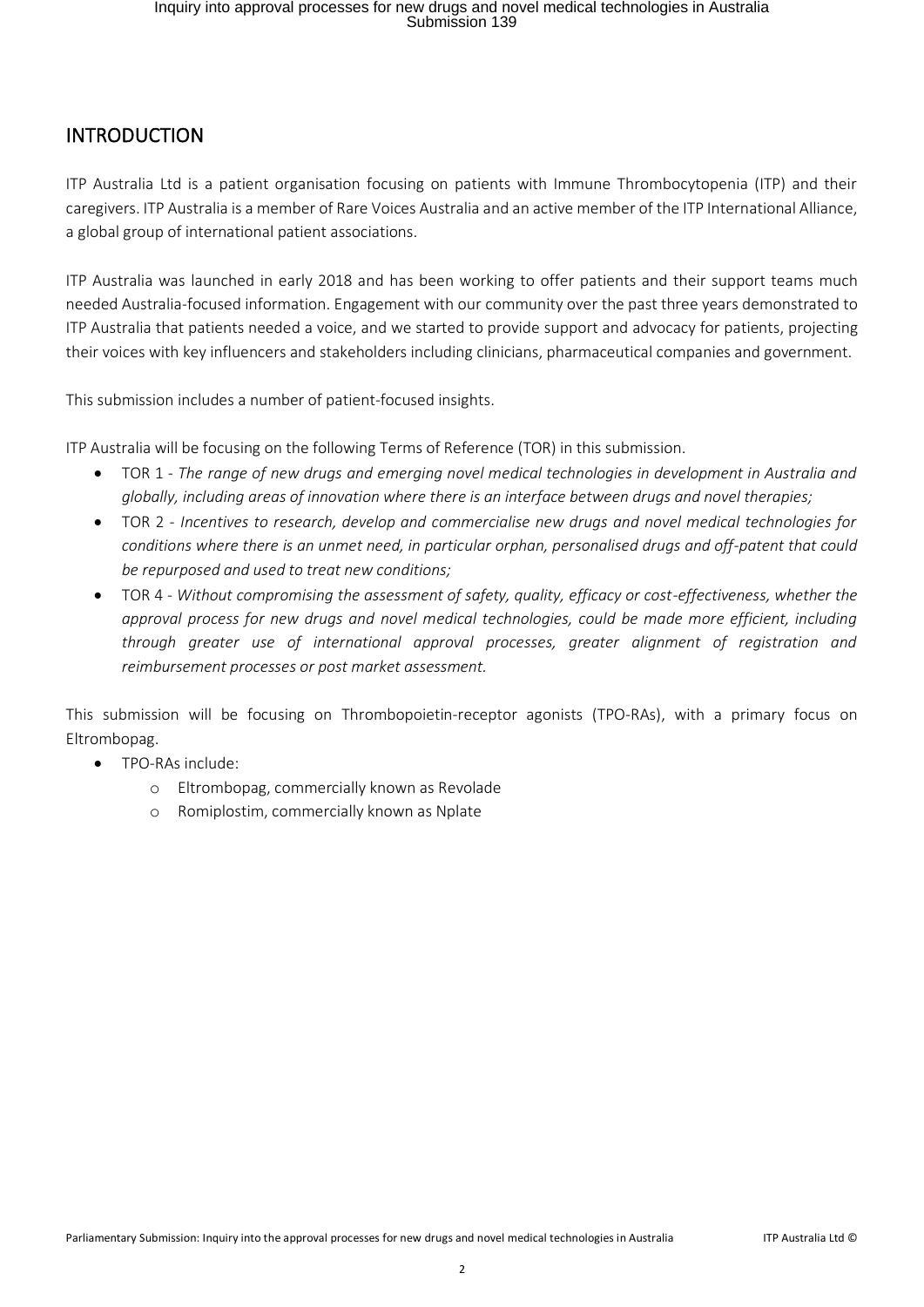# **SUBMISSION**

•

Currently, the Pharmaceutical Benefits Scheme (PBS) provides ITP patients in Australia with access to TPO-RAs under the following criteria:

- The condition of Immune Thrombocytopenia (ITP) must be classified as chronic in the patient
- The patient must have undergone the following therapies:
	- o Splenectomy or there is a contraindication to splenectomy
	- o Intravenous immunoglobulin (IVIg)
	- o Corticosteroids
- The patient must have a platelet count of less than  $20 \times 10^9$  /L

Given the significant learnings developed through medical research and trials and especially in the lessor studied rare diseases sector, an acceptable review period for TPO-Ras and current patient use criteria has been exceeded. Since TPO-RAs were first registered with the Therapeutic Goods Administration (TGA) in July 2010 and submitted to the Pharmaceutical Benefits Advisory Committee (PBAC) for consideration in July 2013, there has been no change to the criteria for patients to receive these treatments.

As identified in the National Strategic Action Plan for Rare Diseases (2.4.3), people living with rare diseases, including Immune Thrombocytopenia (ITP), are to have equitable access to medicines with demonstrated clinical benefits for rare disease, and regardless of the growing evidence (see Appendix) around the efficacy of TPO-RAs for ITP patients, there has been no change to the criteria to access these treatments in Australia. In addition, the SPRITE Clinical Trial for the efficacy of Eltrombopag in Australia showed positive results for patients receiving TPO-Ras - prior to undergoing a splenectomy.

The main criteria change requested by ITP Australia is the requirement that ITP patients undergo a splenectomy. The splenectomy is an invasive and irreversible treatment, with an approximate 60% rate of placing the patient into remission (not a cure). There are no tests to identify which ITP patients will respond successfully to a splenectomy and further, of those patients that do successfully go into remission there is no guarantee of lifelong remission.

In addition, TPO-RAs have a reduced daily impact on the ITP patient (see the Patient Perspective) when compared with other first and second line treatments including corticosteroids and Intravenous immunoglobulin (IVIg) both of which are required courses of treatment under the PBS criteria above.

Recently published international treatment guidelines support TPO-Ras as a second line treatment, including:

- the International Consensus Report for the Diagnosis, Treatment and Management of ITP;
- the American Society of Hematology (ASH) Treatment Guidelines; and
- the European Haematology Association (EHA) Treatment Guidelines

Reference to this research can only assist in expediting the process to making TPO-RAs available to ITP patients as a second line treatment.

Key to the ITP Australia submission is the acknowledgement that this change will have several positive outcomes for ITP patients, including:

- Improved patient Quality of Life (QoL)
- Reduced incidents of active bleeding
- Reduced financial and (direct/in-person) burden on the Public Health Network (PHN)
- Reduced financial burden to patients and their caregivers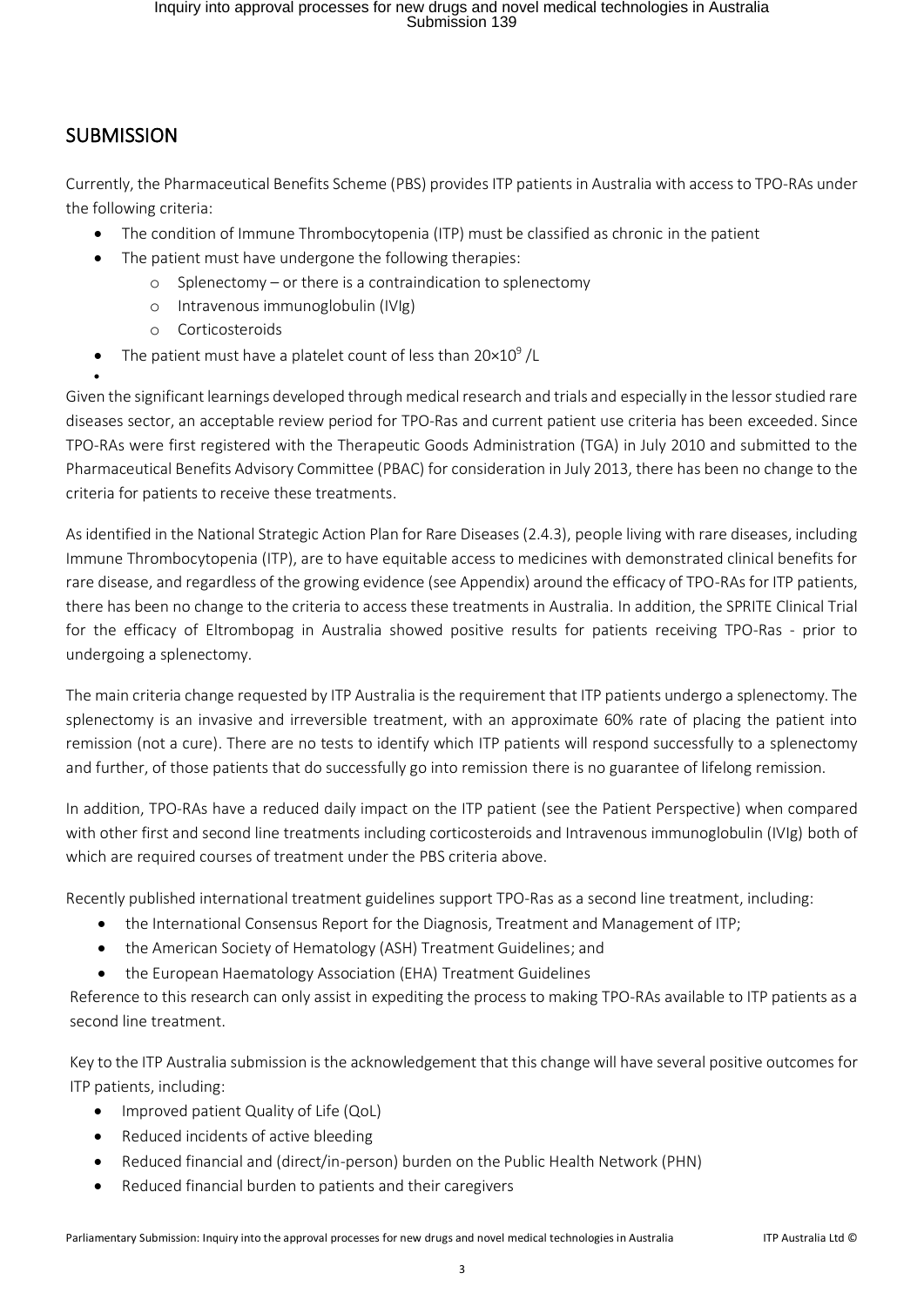# PATIENT PERSPECTIVE: Danielle Boyle

I was diagnosed in July 2015 upon presenting to the emergency department at my local hospital with chest pains. During the investigation phase of my visit, it was identified that I have a low platelet count and could potentially have Immune Thrombocytopenia. This was a chance diagnosis.

I returned to my local hospital for further review and was admitted into the oncology ward, where I physically looked healthy and well, however my platelet count continued to fall.

I underwent a high dose of corticosteroids (Prednisone) while an in-patient and was monitored daily until my platelet count had returned to what was considered a 'safe' platelet count of 30 $\times10^9$  /L.

While I underwent this treatment, the side effects that I developed included mental health issues, weight gain, swollen face (moon face), insomnia and highly erratic mood swings. After a number of weeks, I was then placed on the SPRITE Clinical Trial (see Appendix) where I was administered a TPO-RA (Eltrombopag) and started to taper off the corticosteroids.

Having access to the clinical trial and this treatment early in my patient journey gave me three years of minimal symptoms of ITP and it improved my quality of life as it reduced the daily impact of my rare disease.

Unfortunately, due to the current criteria, many patients do not get the opportunity that I had in receiving this treatment early as part of their journey. Having to remove their spleen, regardless of there being no guarantee that it will work, has life changing implications for these patients and their families.

As mentioned in the submission, many patients do not wish to have their spleen removed as this will have lifelong general health impacts. And if this line of treatment does not work, then the patient now has two diseases to consider as well as the greater impact on their daily life.

Patients without a spleen have to undergo additional immunisations and take prophylactic antibiotics for at least three years post-surgery, while some patients require antibiotics for the rest of their life. These patients, in addition to their rare disease, are at greater risk of infections, especially pneumococcal infection plus other bacterial infections, resulting in greater burden on the PHN, as well as the patient's quality of life.

I have spoken with hundreds of patients over the last three years including frontline workers (health professionals and teachers) who are exposed to the general public regularly, ITP patients with young children and parents of young ITP patients. All of these people are exposing themselves to greater health risks caused by having had their spleen removed before all treatment options were available to them.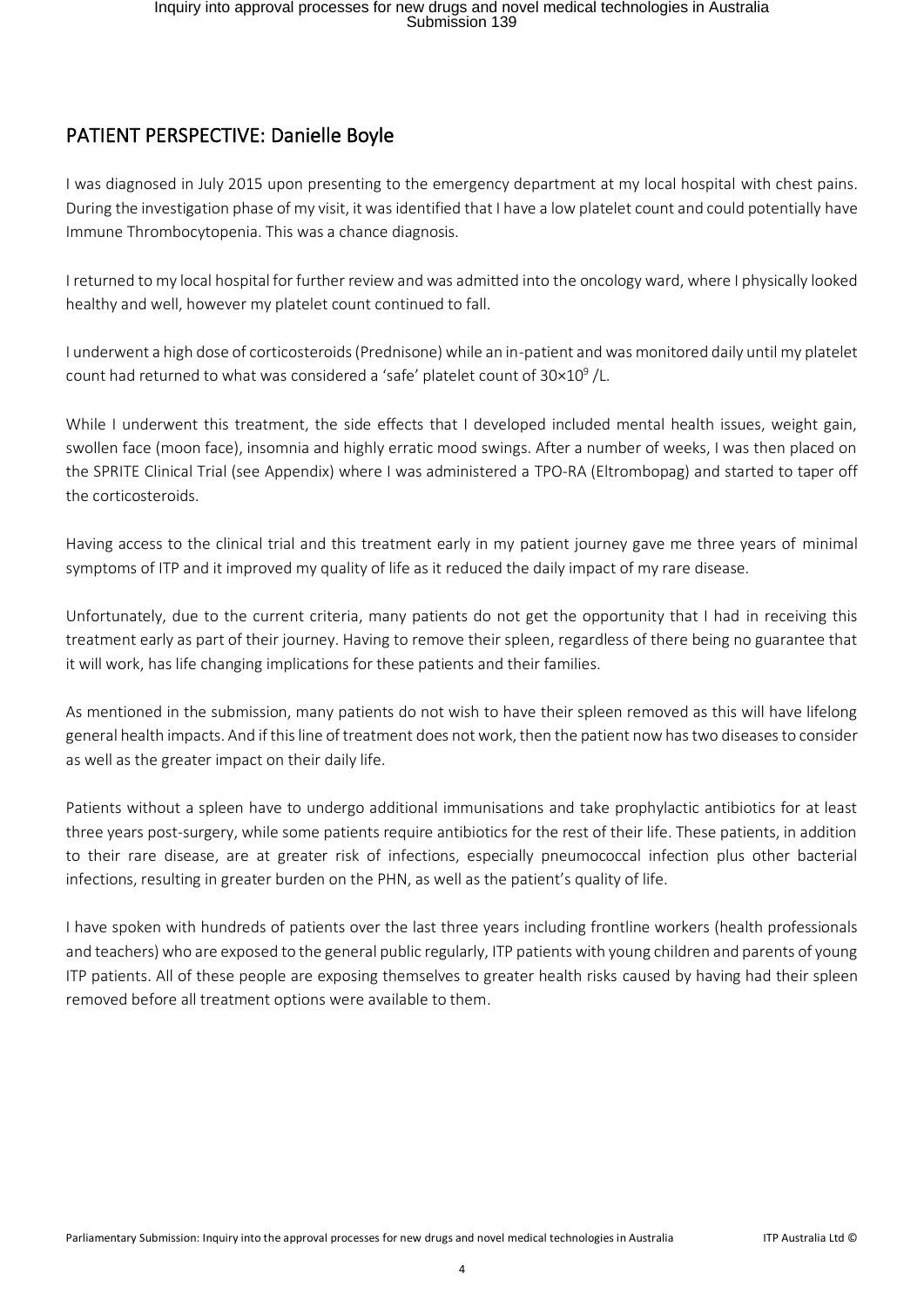### RECOMMENDATIONS:

ITP Australia's recommendations for this Parliamentary Inquiry include:

- 1. Regularly review the criteria required to access current drugs and treatments, including TPO-RAs for ITP patients, to ensure that more rare disease patients receive access to appropriate and more effective treatments within a shorter timeframe.
- 2. Utilise evidence from reputable international agencies to support review processes and make regular changes to the criteria of current and emerging drugs and treatments, thereby improving the access to appropriate and more effective drugs and treatments for patients with rare diseases, include ITP patients.
- 3. Review the way the PBAC makes decisions on the availability of treatments for rare diseases, including ITP. This includes a restructure of the economics of treatments to include not just the immediate costs associated with a drug or treatment, but to include the lifelong economics of a drug or treatment, especially for those rare diseases like ITP that require long term and lifetime treatments.
- 4. Ensure that the patient voice is heard and considered when making decisions and approving drugs and treatments as they ultimately impact patients. This includes, but is not limited to, working with rare disease organisations and consulting effectively on patient criteria.

These recommendations are aligned with the National Strategic Action Plan into Rare Disease, published in February 2020.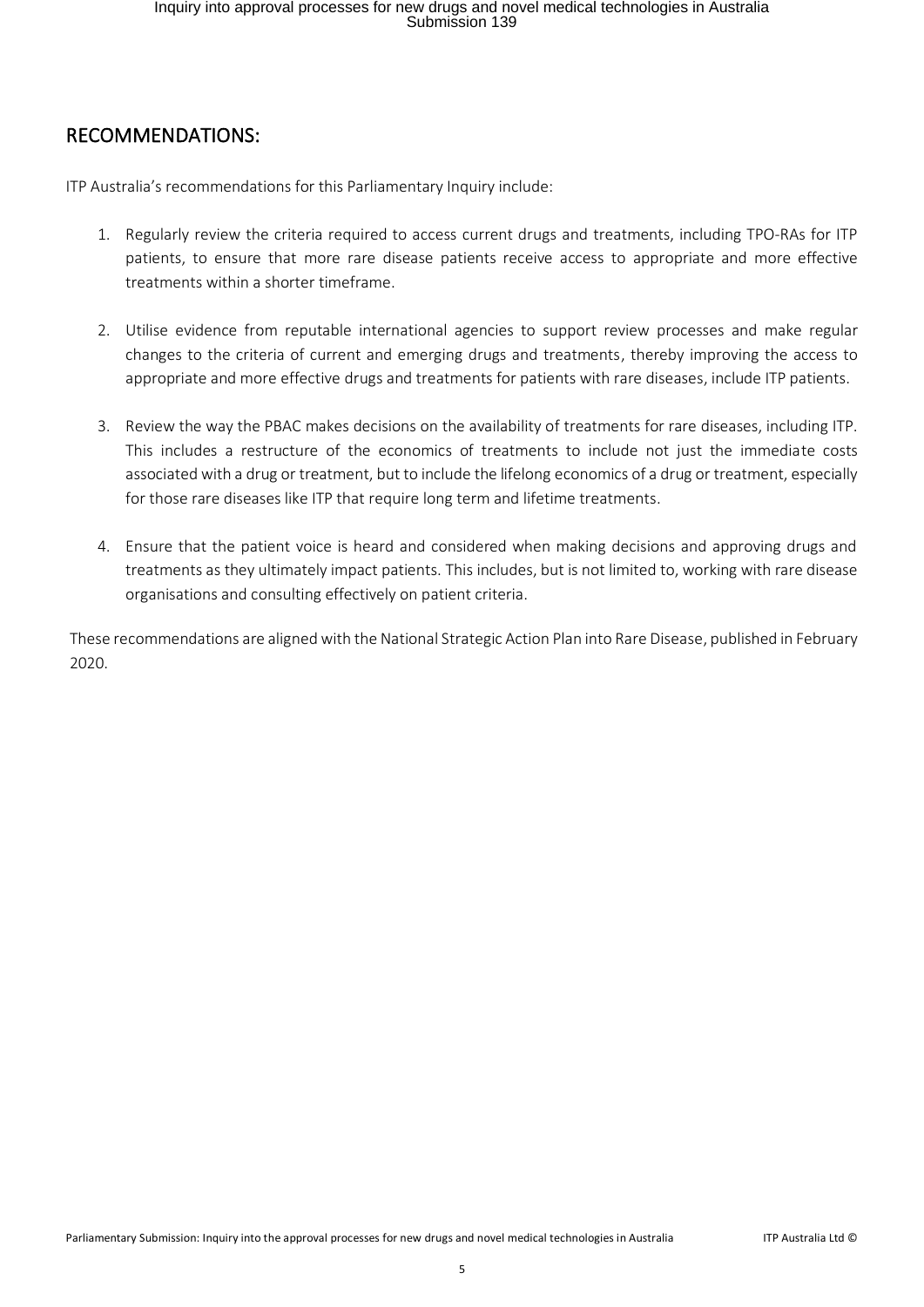## APPENDIX

#### 1. National Strategic Action Plan for Rare Diseases

- a. Pillar 2: Care and Support
	- i. Priority 2.4: Enable all Australians to have equitable access to the best available health technologies
		- 1. Action 2.4.3 Ensure people living with a rare disease have equitable access to medicines with demonstrated clinical benefits for a rare disease, including those that are already funded for another condition.
			- a. Ensure funding and reimbursement in the outlined in the recently updated International Consensus Report into the diagnosis, treatment and management of ITP amongst patients, the treatment protocol for TPORAs have been elevated ABOVE that of a splenectomy, which forms part of the current Australian requirements to accessing these treatments through the PBS.

#### 2. SPRITE Clinical Trial:

- a. A dose finding trial for TPO-RA treatment Eltrombopag (commercially known as Revolade) to understand its efficacy for refractory patients with Immune Thrombocytopenia BEFORE splenectomy.
	- i. Registration number ACTRN12613000721707
	- ii. Universal Trial Number (UTN) U1111-1144-4732
	- iii. Trial Acronym SPRITE
	- iv. Enrolment Period 15/7/2013 9/2/2016
	- v. Completion Date 7/8/2018
	- vi. Further information <https://www.anzctr.org.au/Trial/Registration/TrialReview.aspx?id=364423>

#### 3. Spleen Australia Current International Access to TPORAs:

Medical Recommendations for A splenetic adult patients - [https://spleen.org.au/wp](https://spleen.org.au/wp-content/uploads/2020/03/RECOMMENDATIONS_Spleen_Registry.pdf)[content/uploads/2020/03/RECOMMENDATIONS\\_Spleen\\_Registry.pdf](https://spleen.org.au/wp-content/uploads/2020/03/RECOMMENDATIONS_Spleen_Registry.pdf)

#### 4. International Consensus Report Current International Access to TPORAs:

- a. International Consensus Report into the Diagnosis, Treatment and Management of Immune Thrombocytopenia – Reviewed and published in December 2019 [https://ashpublications.org/bloodadvances/article/3/22/3780/428877/Updated-international](https://ashpublications.org/bloodadvances/article/3/22/3780/428877/Updated-international-consensus-report-on-the)[consensus-report-on-the](https://ashpublications.org/bloodadvances/article/3/22/3780/428877/Updated-international-consensus-report-on-the)
- b. American Society of Hematology (ASH) Guidelines for ITP Reviewed and published in December 2019 – [https://ashpublications.org/bloodadvances/article/3/23/3829/429213/American-Society](https://ashpublications.org/bloodadvances/article/3/23/3829/429213/American-Society-of-Hematology-2019-guidelines-for)[of-Hematology-2019-guidelines-for](https://ashpublications.org/bloodadvances/article/3/23/3829/429213/American-Society-of-Hematology-2019-guidelines-for)